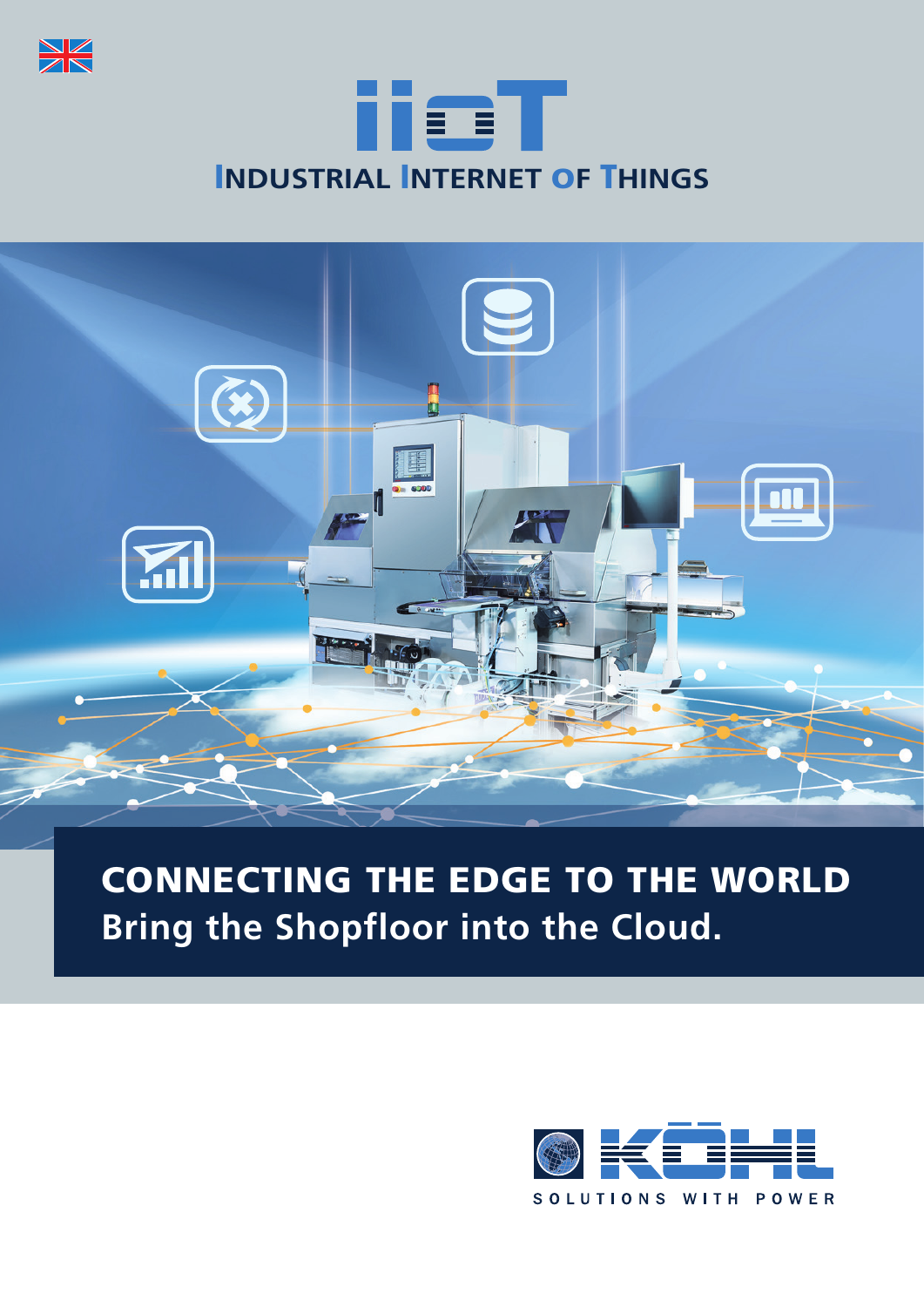# KÖHL IIoT Server The smart Machine-To-Cloud Solution



Data is one of the key factors for tomorrow's business success. Clever Big Data analyses supported by artificial intelligence and machine learning open the doors to your

Smart Factory.

That is what makes effective measures such as predictive maintenance possible in the first place.

You are faced with the challenge of collecting the data that is available at the shop floor level in order to analyse it profitably? At the same time, you don't want to do without your well-established machines which are driving a large part of your production?

The **KÖHL IIoT Server** offers an easy way to integrate and digitalise this equipment into your preferred Industry 4.0 ecosystem. You will profit from a flexible and future-proof Machine-To-Cloud solution which conquers annoying communication barriers in no time.

### **HIGHLIGHTS**

- Data centered design
- Platform independent
- Scalable
- Lightweight software architecture
- High performance
- Interoperable: supports all common
- protocols and machinery
- Configurable
- Flexibly expandable
- Maintenance friendly

## KÖHL IIoT Server The easy Way to Industry 4.0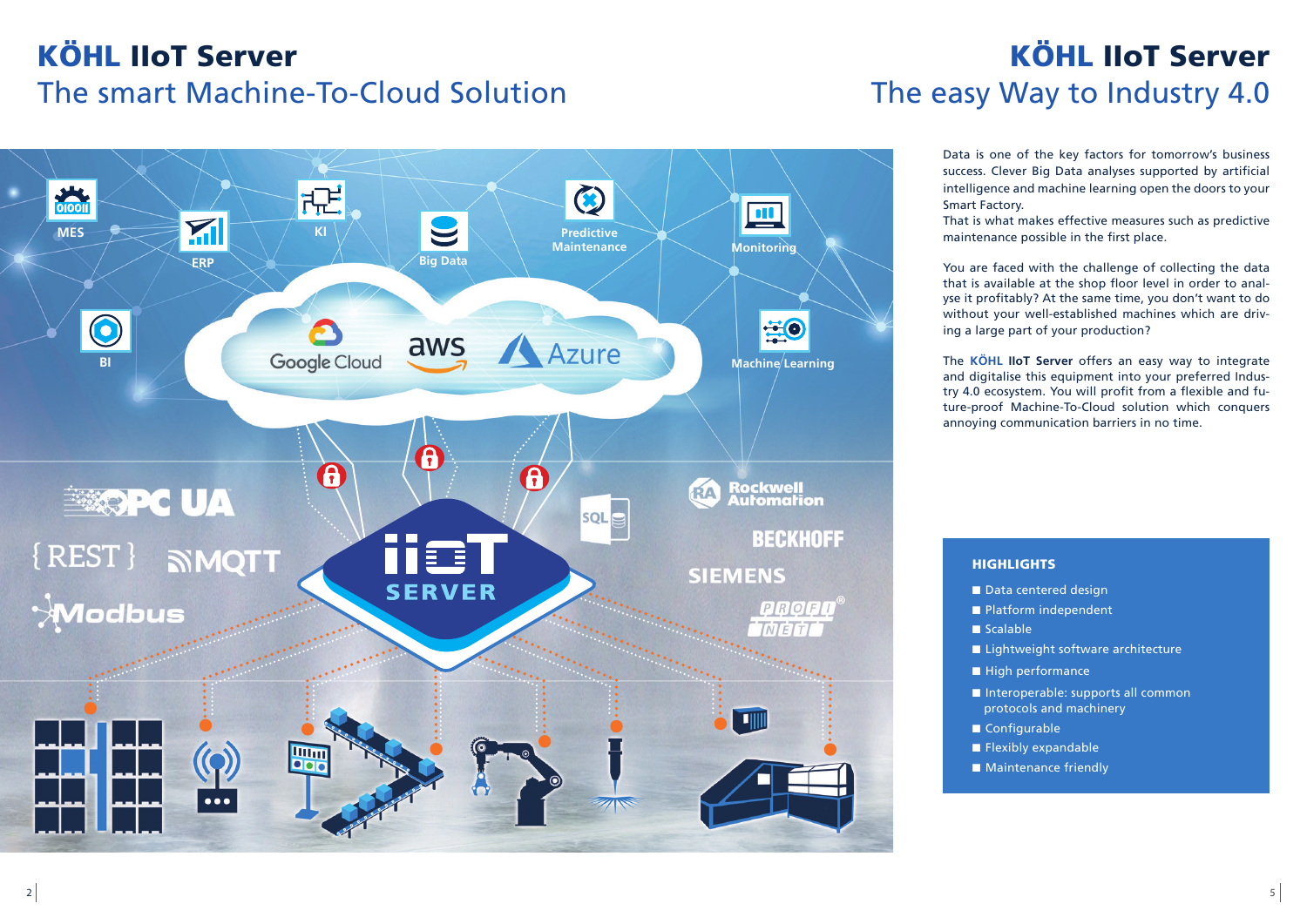## KÖHL IIoT Server The smart Machine-To-Cloud Solution

The **KÖHL IIoT-Server** is a smart Machine-To-Cloud solution that collects and handles data at the shopfloor level and forwards it to a Cloud or Fog environment.

This is where the data is stored, analysed and archived. This is how we raise your production to a future-proof level. An intelligent production optimizes process workflows, maintenance, energy consumption and service

- Collection of data from all machinery
- (old & new components)
- OEM independent
- No programming changes of existing PLCs required
- Direct Cloud- or Fog connection
- Support of OPC UA Companion specifications (e.g. PackML, TMC)
- Web based configuration
- Central configuration for all instances

- Tailor-made solutions for equipments which are not standard
- Automation expertise to integrate existing equipment
	-

## Data Collection and Analysis Flexible**.** Reliable **.** Cloud Connectivity

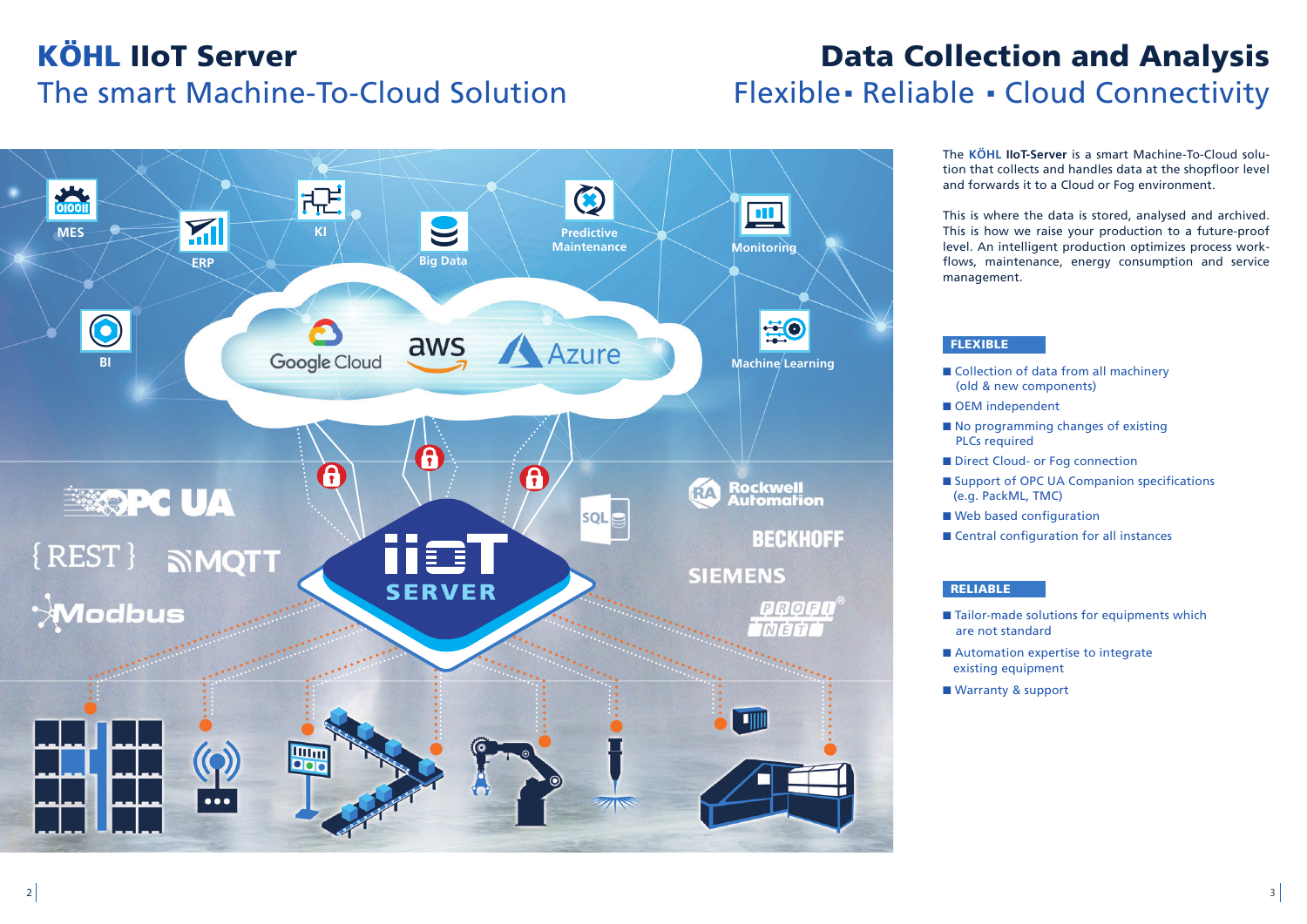### Future-Proof Architecture Scalable **.** Secure **.** Focused

#### **Decentralised architecture**



Each PLC is connected to a separate unit of the **KÖHL IIoT Servers**. The minimal hardware requirements allow the use of cost-effective and space-saving control cabinet solutions. The data can be transferred from the production network to the cloud in a secure way.

#### **Centralised architecture**



All PLCs of a production line or an entire plant are connected to a central unit of the **KÖHL IIoT Servers**. This can be easily integrated into existing server or virtualisation architectures.

The **KÖHL IIoT Server** can be installed in a decentralised or in a centralised architecture, depending on the customer's requirements or environment.

Beside the individual design and implementation, you are going to benefit from additional advantages.

#### **SCALABLE**

- Minimal hardware requirements
- Integration into the preferred software or virtualisation environment
- Centralised & decentralised integration

#### **SECURE**

- Firewall-friendly
- Connection to the present security concepts
- No need for production equipment to leave the production network

#### FOCUSED

- Data centered
- Just-in-time data transformation and normalisation
- Collection & calculation of cumulative data
- Combination of data into uniform parameters
- Vertical & horizontal data integration